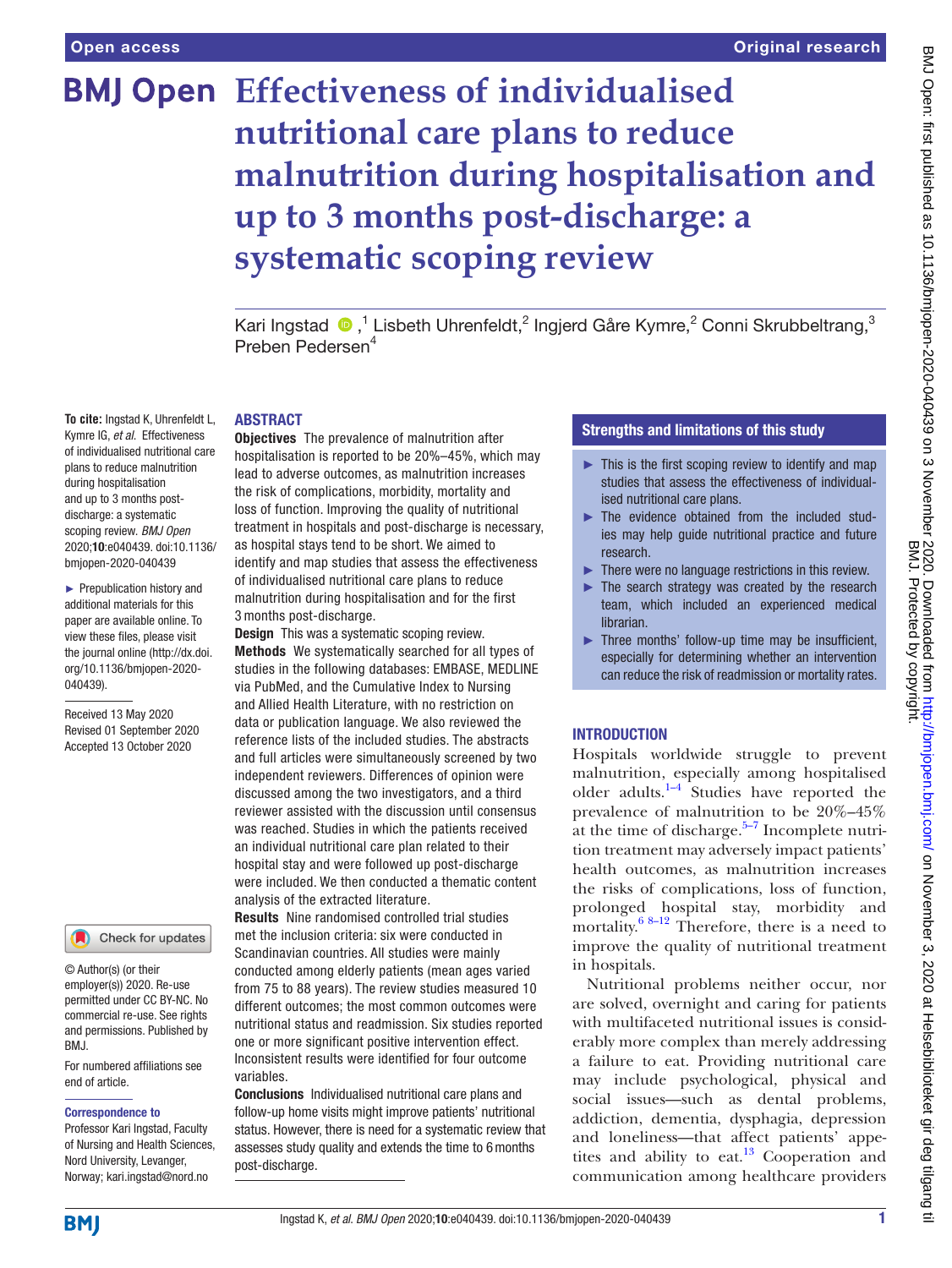are important to ensure that patients receive proper and coordinated nutritional treatment and care.<sup>14</sup> Individualised care acknowledges the uniqueness of the individual, and may improve the quality of nutritional care in cases of complex nutritional problems. One randomised controlled trial (RCT) study indicated that individualised nutritional treatment improves energy intake and the activities of daily living (ADLs) of older patients who had an acute stroke with malnutrition risk, as compared with a standard care group[.15](#page-8-5)

The average length of stay in hospitals has declined since  $2000$  in most countries.<sup>16</sup> The average length of stay in hospitals due to all causes among the 36 member countries of the Organisation for Economic Co-operation and Development was approximately 8 days in  $2015^{16}$ <sup>17</sup> Shorter hospital stays have led to an increased need for nutrition treatment post-discharge to promote improvement in nutritional status—for example, energy intake and body mass index—to prevent complications and readmission.[18–20](#page-8-7) However, lack of continuity in care and poor communication have been identified as important risk factors for malnutrition.[14 21 22](#page-8-4)

In 2012, a systematic review concluded that transitional care initialised in hospitals could yield positive outcomes among hospitalised adult patients.<sup>23</sup> Another study revealed that dietetic care in hospitals was the most potent predictor of post-hospital care, although dietetic post-discharge care was conducted for only a few patients.<sup>[24](#page-8-9)</sup> Early and prolonged nutrition intervention can lead to better nutrition status and reduce length of hospital stays[.25](#page-8-10) Hospital-initiated care plans with follow-up by qualified healthcare providers post-discharge may be effective in improving nutritional status as well as reducing complications and decreasing readmission rates among aged patients. $\frac{26\,27}{2}$  The advantages of nutritional intervention initiated during hospital stay may be missed if continuity of care is not adequately addressed when patients are discharged.

Therefore, individualised care plans with follow-ups could be an effective approach to improve nutritional care and may reduce malnutrition. This scoping review, unlike a previous systematic review, $^{22}$  $^{22}$  $^{22}$  focused on individualised nutritional care plans and not individualised dietary counselling. We aimed to bring new insight concerning how individualised nutritional care plans with follow-ups can reduce malnutrition.

Individualised care plans are developed based on a detailed individual assessment of patients' nutritional needs, conditions and desires.<sup>28</sup> <sup>29</sup> The individualised care plan includes patients' nutritional status, individual nutritional treatment measures, dietary intake and requirements. The plan includes appropriate nutritional interventions, which are evaluated and adjusted according to changes in the patient's situation and condition[.26](#page-8-11) Information about adjustment of physical, psychological and social factors that hinder appropriate dietary intake can also be added. $29$  A multidisciplinary team involved in the patient's care design the nutritional

care plan. This may include recommendations provided by dietitians, nurses, occupational therapists, midwives and the medical team; however, the recommendations are not limited to those from these professions. $30$  A nutrition care plan contains clearly documented nutrition interventions to achieve defined goals of treatment; these plans are revised continuously to assess their effectiveness and are adjusted, if needed, until the treatment goals are obtained.<sup>28</sup>

There is a need to map the research evidence on this topic. Systematic scoping reviews can be very useful for mapping research evidence and are frequently used to identify research gaps, clarify key concepts, and report on the types of evidence that address and inform practice in a research field. $3132$ 

# Aims

This study aimed to identify and map studies that assess the effectiveness of individualised nutritional care plans with follow-ups to reduce malnutrition during hospital stay and for the first 3months post-discharge from the hospital. The particular research questions to be addressed were:

- 1. What types of individualised nutritional care plan interventions are addressed in the literature?
- 2. Which populations are studied?
- 3. What outcomes are measured in the studies?
- 4. Are these interventions effective?
- 5. If these interventions are effective, in what way are they effective?

# **METHODS**

A systematic scoping review methodology was employed, based on an a priori published protocol (see [online](https://dx.doi.org/10.1136/bmjopen-2020-040439)  [supplemental file 1\)](https://dx.doi.org/10.1136/bmjopen-2020-040439). $^{33}$  Briefly, this scoping review was guided by Arksey and O'Malley's framework, $34$  which was extended by Levac *et*  $a^{35}$  and the Joanna Briggs Institute.<sup>36</sup> It adhered to the Extension for Scoping Reviews of Preferred Reporting Items for Systematic Reviews and Meta-Analyses: Checklist and Explanation.<sup>37</sup>

# Search strategy

The search strategy was created by the research team, which included an experienced medical librarian. As recommended by the Joanna Briggs Institute, $36$  a threestep search strategy was used in this review and published in the protocol.<sup>[33](#page-8-17)</sup> Literature search strategies were developed using medical subject headings browser and text words related to nutrition, individualised care plans and transitional care.<sup>33</sup> EMBASE, MEDLINE via PubMed, and the Cumulative Index to Nursing and Allied Health Literature were searched in April 2019, and the search was updated in January 2020. Searches were performed with no language and date of publication restrictions. The databases were searched from the time of database inception. All reference lists of included articles were searched to identify additional studies. The reference lists of related reviews were also searched.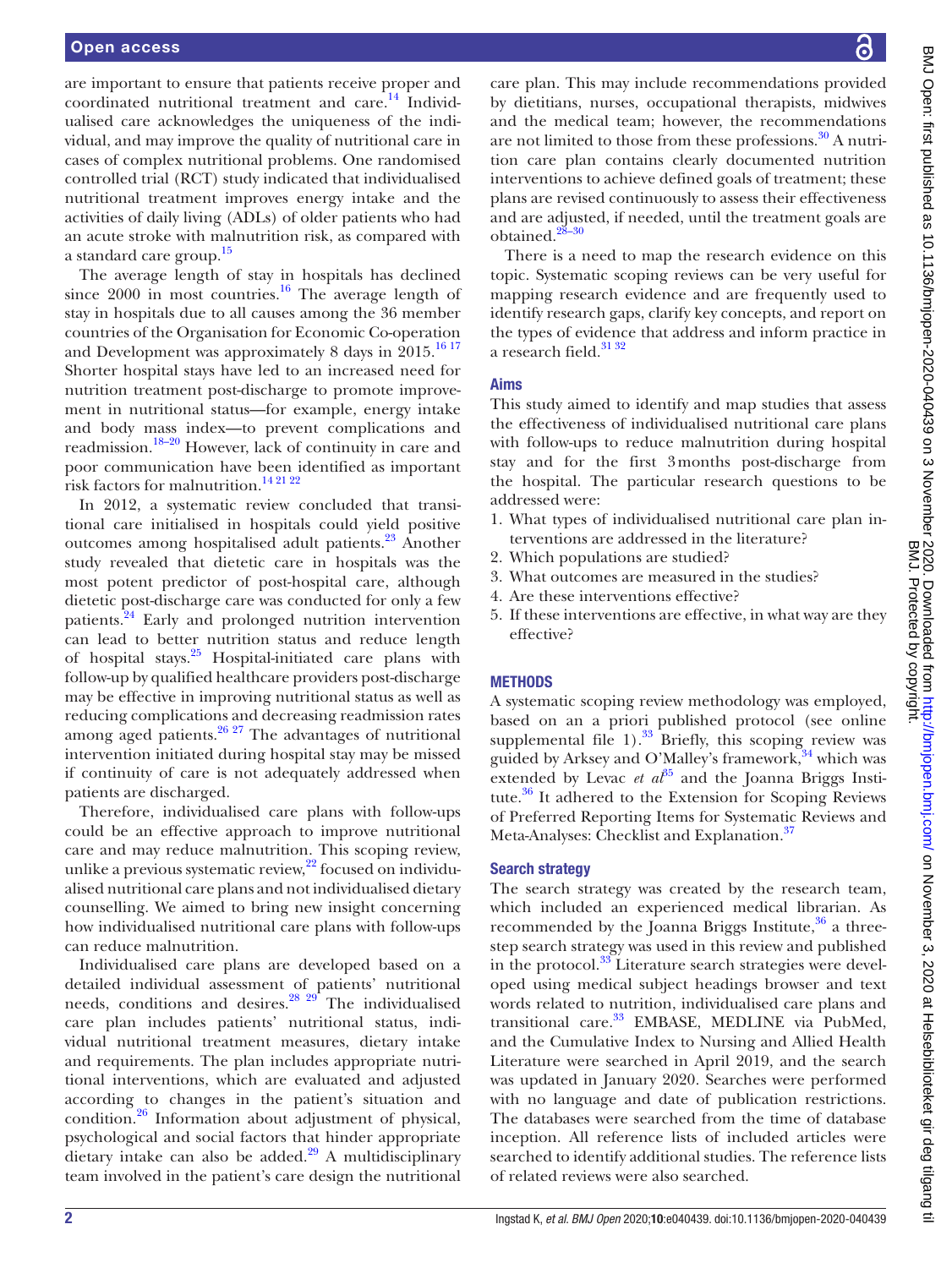The criteria for inclusion in this study were adult patients of both sexes; aged ≥18 years; who received an individualised nutritional care plan. The nutritional care plan had to be written, obtained related to the patient's hospital stay, and followed-up in the next 3months postdischarge from the hospital surgical, medical or rehabilitation unit. There were no further requirements for the plans. All outcomes measured in the studies were of interest. This review considered studies involving patients who were discharged from any hospital, for up to 3months post-discharge. In addition, we included studies lasting longer than 3months if they reported results for up to 3months post-discharge; when interventions lasted for more than 3months, we included results only up to 3months post-discharge.

# Study selection and data abstraction

References from the literature search were imported to Covidence, an internet-based software program that facilitates screening, data extraction and collaboration among reviewers. The first and last authors independently screened the abstracts and titles according to the inclusion and exclusion criteria. The same two investigators independently assessed the full-text reports retrieved for potential inclusion. Differences of opinion were discussed, and a third reviewer assisted with discussions until consensus was reached. All data were independently charted from the included papers by the first and last authors. A standardised charting form was developed and aided in categorisation of the data.

This scoping review provides a narrative account of findings from the existing literature through thematic content analysis of the extracted literature. Multiple outputs from the same trial are reported according to the manner in which the original article reported them. Study quality assessment was not relevant, as the objective of a scoping review is to identify gaps in the literature and highlight future areas for systematic review.<sup>34 35</sup>

#### RESULTS

The study flow diagram [\(figure](#page-2-0) 1) indicates the 4490 citations resulting from the literature search. Eighty-five potentially eligible articles remained and were retrieved in full text, of which 76 were excluded based on the inclusion and exclusion criteria. This resulted in a total of nine RCTs that were included in this review.<sup>19 25 27 38–43</sup> All types of study designs were searched; however, only these nine RCTs met all inclusion and exclusion criteria. Reasons for article exclusion were primarily due to inappropriate study population (ie, no transition from the hospital); other reasons included inappropriate intervention (ie, the study did not include an individualised nutritional care plan or the study did not entail any post-discharge follow-up). The intervention in two studies lasted for more than 3 months<sup>40 43</sup>; only the results up to 3 months were included in this study.



<span id="page-2-0"></span>Figure 1 Study flow diagram [\(http://www.prisma-statement.](http://www.prisma-statement.org) [org\)](http://www.prisma-statement.org) for the scoping review process, from Moher *et al*  $(2009).<sup>46</sup>$ 

Here, the data from the studies are presented and discussed concerning the overall concepts/components related to the effectiveness of individualised nutritional care plans for adults during hospital stay and the first 3months post-discharge. The results are presented in full in [tables](#page-3-0) 1–3.

# Characteristics of the included studies

Five of the included studies were from Denmark,<sup>1927</sup> 38 41 42 one was from Norway,<sup>39</sup> one was from Israel,<sup>40</sup> one was from Australia<sup>25</sup> and one was from Taiwan.<sup>43</sup> The studies were conducted between 2011 and 2019. Sample sizes ranged from 71 to 259, and participants' mean ages varied from 75 to 88 years. Pedersen *et al*<sup>27 41</sup> published two articles, both originating from the same trial. Beck *et al*[19 38](#page-8-18) also published two articles, originating from different trials. Eight studies involved patients aged >60 years, and one study included patients aged  $\geq$ 18 years.<sup>[39](#page-9-5)</sup> The mean age across all nine studies was ≥75 years.

#### Nutritional care plan intervention

The individual nutritional care plans had a variety of characteristics and were performed by different professions in different settings. The plan was designed either in the hospital<sup>25</sup> <sup>27</sup> <sup>39–43</sup> or after the patient was discharged home.<sup>1939</sup> The care plan was designed by a clinical nutritionist, $39$  dietitian, $19\,38\,40\,42\,43$  clinical nurse specialist $^{27\,41}$  or ward dietitian,<sup>25</sup> in all cases together with the patient. The studies entailed two, $\frac{19\,25}{19\,25}$  three<sup>27 40–42</sup> or four<sup>38 39</sup> follow-up visits. One study did not report the number of follow-ups.  $^{43}$  $^{43}$  $^{43}$ The visits were performed either by home visit,  $19\frac{384042}{2}$  a telephone call,  $^{25}$  43 both home visit and telephone call,  $^{39}$  $^{39}$  $^{39}$ or a home visit for intervention group 1 and a telephone

 $\equiv$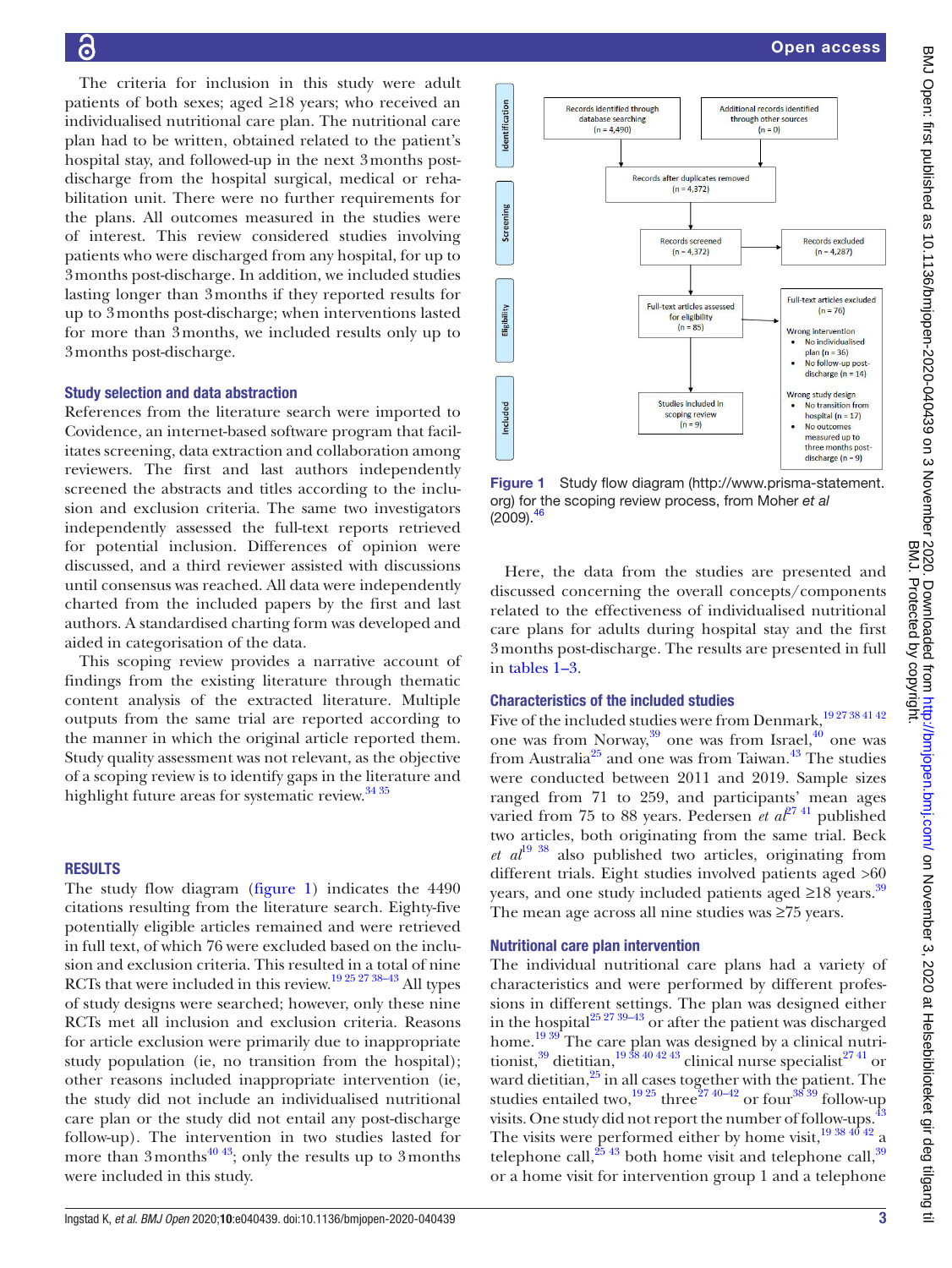Study and<br>country

1.

# <span id="page-3-0"></span>Table 1 Description of included studies (N=9), ordered alphabetically

country Aim Study design (c) Setting (recruitment)

Authors' conclusion

| $\mathbf C$                                                                                                                                                            |                  |
|------------------------------------------------------------------------------------------------------------------------------------------------------------------------|------------------|
|                                                                                                                                                                        |                  |
|                                                                                                                                                                        |                  |
| <b>utritional</b><br>prove body<br>datients<br>rge from a<br><sub>n.</sub> Neither<br>etite<br>ved. Possibly,<br>should<br>nutritional<br>e effective<br>ip of elderly | င်<br>၁၁         |
| ; with<br>ad a<br>functional<br>of geriatric<br>-discharge.                                                                                                            | 20-040439 on     |
| a positive<br>gy and                                                                                                                                                   |                  |
| าoderate<br>onal<br>batients<br>d nutritional<br>after acute                                                                                                           |                  |
| -up post<br>as home<br>pration<br>ied,<br>patients who<br>preserves                                                                                                    |                  |
| nal follow-<br>e visits<br>mission to<br>90 days<br>tion by<br>n may also<br>but only<br>ho comply                                                                     | ₾<br>ቧ<br>ω<br>Ñ |
| inpatients,<br>d nutrition<br>u trend<br>ition status<br>ced length of                                                                                                 | ஜ                |
| Continued                                                                                                                                                              |                  |
| 1-2020-040439                                                                                                                                                          |                  |

| 1.<br>Andersson<br>et al <sup>39</sup><br>Norway | To test if tailor-made nutritional<br>counselling mediated via home visits<br>and phone calls could reduce weight<br>loss among undernourished patients<br>and those at risk of disease-related<br>malnutrition 3 months post-discharge<br>from a specialised rehabilitation<br>care centre. Additionally, to examine<br>quality of life and appetite among<br>the participating patients. | Open, RCT  | (a) Rehabilitation patients (aged $\geq$ 18 years)<br>undernourished/at risk of disease-related<br>malnutrition. Geographical restrictions. Mean<br>age: IG=75 years; CG=76 years.<br>(b) N=100: IG, n=52; CG, n=48.<br>(c) Health and rehabilitation institution, patients<br>with musculoskeletal disorders, cancer,<br>lymphoedema, cardiovascular disease, chronic<br>pulmonary disease, stroke, neurodegenerative<br>diseases, and patients having undergone<br>abdominal and orthopaedic surgery. | Individually adapted nutritional<br>counselling did not improve body<br>mass among elderly patients<br>3 months post-discharge from a<br>rehabilitation institution. Neither<br>quality of life nor appetite<br>measures were improved. Possibly,<br>nutritional counselling should<br>be accompanied with nutritional<br>supplementation to be effective<br>in this vulnerable group of elderly<br>adults. |
|--------------------------------------------------|--------------------------------------------------------------------------------------------------------------------------------------------------------------------------------------------------------------------------------------------------------------------------------------------------------------------------------------------------------------------------------------------|------------|---------------------------------------------------------------------------------------------------------------------------------------------------------------------------------------------------------------------------------------------------------------------------------------------------------------------------------------------------------------------------------------------------------------------------------------------------------------------------------------------------------|-------------------------------------------------------------------------------------------------------------------------------------------------------------------------------------------------------------------------------------------------------------------------------------------------------------------------------------------------------------------------------------------------------------|
| 2. Beck<br>et al <sup>13</sup><br>Denmark        | To assess the additional benefits of<br>individualised nutritional care plan<br>and counselling by a registered<br>dietitian in geriatric patients' home<br>post-discharge from hospital, in<br>relation to risk of readmissions,<br>functional status, nutritional status,<br>use of social services and mortality.                                                                       | <b>RCT</b> | (a) Geriatric medical patients (aged $\geq 65$ years) at<br>nutritional risk. Geographical restrictions. Mean<br>age: IG=82 years, CG=81 years.<br>(b) N=152: IG, n=73; CG, n=79.<br>(c) Department of Geriatric Medicine, Herlev<br>University Hospital, Denmark.                                                                                                                                                                                                                                      | Follow-up home visits with<br>registered dietitians had a<br>positive effect on the functional<br>and nutritional status of geriatric<br>medical patients post-discharge.                                                                                                                                                                                                                                   |
| 3. Beck<br>et al <sup>19</sup><br>Denmark        | To test whether adding a dietitian<br>to a discharge liaison team post-<br>discharge of geriatric patients<br>improves nutritional status, muscle<br>strength and patient-relevant<br>outcomes.                                                                                                                                                                                            | <b>RCT</b> | (a) Geriatric patients (aged $\geq 70$ years) at<br>nutritional risk. Median age: IG=85 years, CG=85<br>years.<br>(b) N=71: IG, n=34; CG, n=37.<br>(c) Patients hospitalised at Department of<br>Geriatric Medicine and Orthopaedic Surgery at<br>Herlev University Hospital, Denmark.                                                                                                                                                                                                                  | The intervention had a positive<br>effect on weight, energy and<br>protein intake.                                                                                                                                                                                                                                                                                                                          |
|                                                  | 4. Feldblum To test the hypothesis that<br>et al <sup>40</sup> Israel individualised nutritional treatment<br>during and post-discharge from<br>acute hospitalisation will reduce<br>mortality and improve nutritional<br>outcomes.                                                                                                                                                        | <b>RCT</b> | (a) Hospitalised adults (aged $\geq 65$ years) at<br>nutritional risk. Mean age: IG=75 years, CG1=75<br>years, CG2=75 years.<br>(b) N=259: IG1 (hospital and community<br>treatment), n=78; CG1 (hospital treatment),<br>n=73; CG2 (traditional care), n=108.<br>(c) Department of Internal Medicine, Soroka<br>University Medical Centre, Israel.                                                                                                                                                      | Lower mortality and moderate<br>improvement in nutritional<br>status were found in patients<br>receiving individualised nutritional<br>treatment during and after acute<br>hospitalisation.                                                                                                                                                                                                                 |
| et al <sup>41</sup><br>Denmark                   | 5. Pedersen To determine the effects of two<br>nutritional follow-up interventions<br>regarding preventing short-term<br>deterioration in activities of daily<br>living (ADLs), and to compare<br>their effects on physical function,<br>emotional health and health-related<br>quality of life.                                                                                           | <b>RCT</b> | (a) Geriatric patients (aged $\geq 75$ years)<br>malnourished/at risk of malnutrition and living at<br>home alone. Mean age: IG1=86 years, IG2=86<br>years, CG=86 years.<br>(b) N=208: IG1, n=73 (home visits); IG2, n=68<br>(telephone consultations); CG=67.<br>(c) Department of Geriatrics, Aarhus University<br>Hospital, Denmark.                                                                                                                                                                 | Early nutritional follow-up post-<br>discharge, performed as home<br>visits, prevents deterioration<br>of ADLs in malnourished,<br>independent, geriatric patients who<br>live alone and thereby preserves<br>their independence.                                                                                                                                                                           |
| et al <sup>27</sup><br>Denmark                   | 6. Pedersen To compare the effects of two<br>individualised nutritional follow-<br>up intervention strategies (home<br>visit of telephone consultation)<br>with no follow-up, regarding<br>acute readmission to hospital at<br>two points=30 and 90 days post-<br>discharge from hospital.                                                                                                 | <b>RCT</b> | (a) Geriatric patients (aged $\geq 75$ years)<br>malnourished/at risk of malnutrition and living at up performed at home visits<br>home alone. Mean age: IG1=86 years, IG2=86<br>years, CG=86 years.<br>(b) N=208: IG1, n=73 (home visits); IG2, n=68<br>(telephone consultations); CG, n=67.<br>(c) Department of Geriatrics, Aarhus University<br>Hospital, Denmark.                                                                                                                                  | Individualised nutritional follow-<br>reduces rates of readmission to<br>hospital within 30 and 90 days<br>of discharge. Intervention by<br>telephone consultation may also<br>reduce readmissions, but only<br>among participants who comply<br>with the interventions.                                                                                                                                    |
| 7. Sharma<br>et al <sup>25</sup><br>Australia    | To compare usual care with an<br>individualised nutrition screening and<br>intervention, which included dietary<br>modification and oral nutrition<br>supplements, initiated early during<br>hospitalisation and extending for a<br>period of 3 months post-discharge<br>with monthly telehealth follow-up.                                                                                | <b>RCT</b> | (a) Malnourished patients (aged $\geq 60$ years) with<br>geographical restrictions. Mean age: IG=82<br>years, CG=82 years.<br>(b) N=148: IG, n=78; CG, n=70.<br>(c) General Medicine Department of Flinders<br>Medical Centre, Australia.                                                                                                                                                                                                                                                               | In malnourished older inpatients,<br>an early and extended nutrition<br>intervention showed a trend<br>toward improved nutrition status<br>and significantly reduced length of<br>hospital stay.                                                                                                                                                                                                            |

(a) Population

(b) Number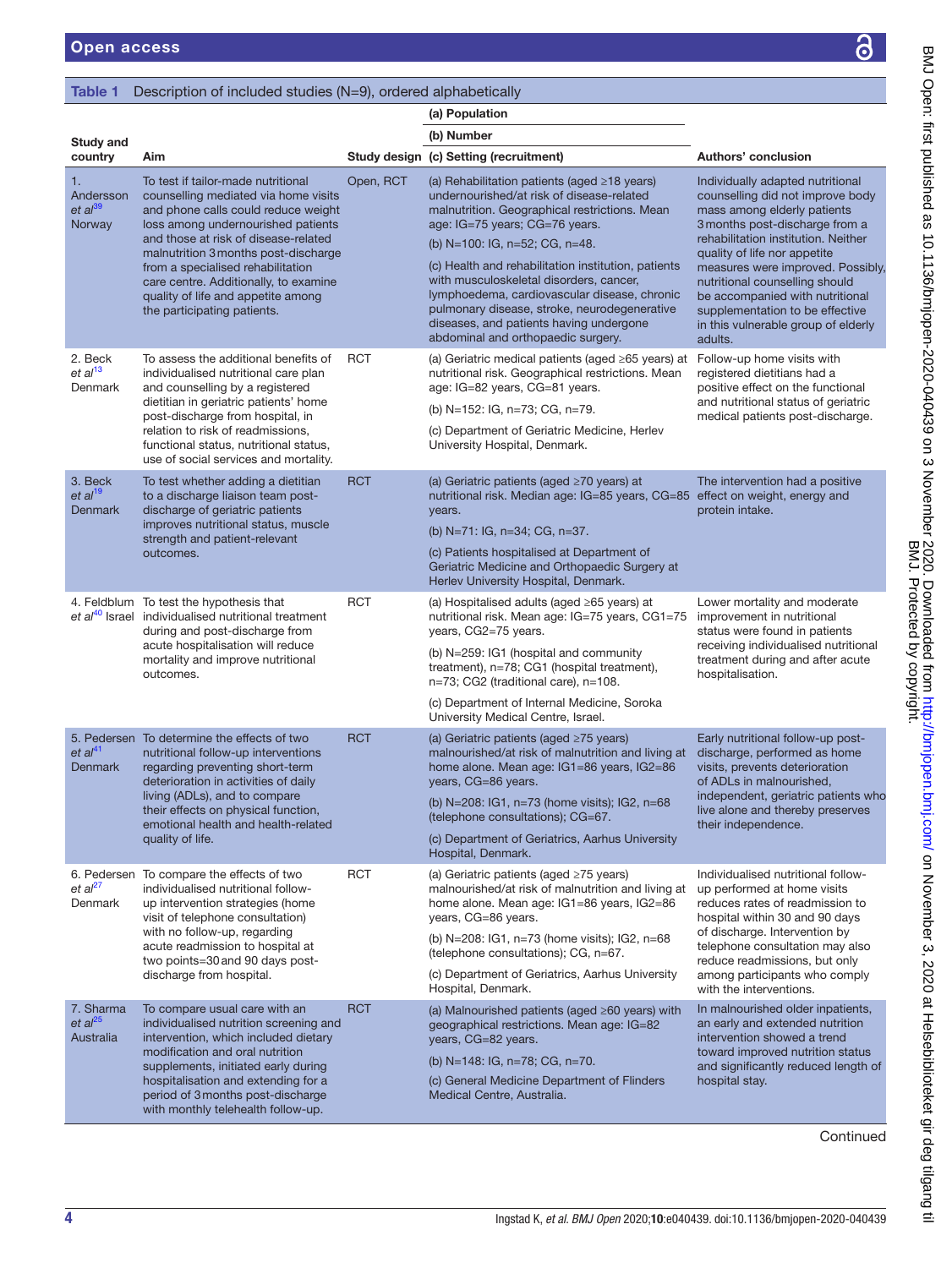| <b>Table 1</b>                            | Continued                                                                                                                                                                                                                                                                       |                               |                                                                                                                                                                                                                                                                                                  |                                                                                                                                                                                                                                                                          |  |
|-------------------------------------------|---------------------------------------------------------------------------------------------------------------------------------------------------------------------------------------------------------------------------------------------------------------------------------|-------------------------------|--------------------------------------------------------------------------------------------------------------------------------------------------------------------------------------------------------------------------------------------------------------------------------------------------|--------------------------------------------------------------------------------------------------------------------------------------------------------------------------------------------------------------------------------------------------------------------------|--|
|                                           |                                                                                                                                                                                                                                                                                 |                               | (a) Population                                                                                                                                                                                                                                                                                   |                                                                                                                                                                                                                                                                          |  |
| Study and                                 |                                                                                                                                                                                                                                                                                 |                               | (b) Number                                                                                                                                                                                                                                                                                       |                                                                                                                                                                                                                                                                          |  |
| country                                   | Aim                                                                                                                                                                                                                                                                             |                               | Study design (c) Setting (recruitment)                                                                                                                                                                                                                                                           | Authors' conclusion                                                                                                                                                                                                                                                      |  |
| 8. Terp<br>et al <sup>42</sup><br>Denmark | Investigate the effect of a nutrition<br>intervention programmed for<br>geriatric nutritional at-risk patients.                                                                                                                                                                 | <b>RCT</b>                    | (a) Patients at risk of malnutrition (aged $\geq 65$<br>years) with geographical restrictions. Mean age:<br>IG=87 years, CG=88 years.                                                                                                                                                            | Individual dietary plan based<br>on everyday food, combined<br>with three follow-up visits post-                                                                                                                                                                         |  |
|                                           |                                                                                                                                                                                                                                                                                 |                               | (b) N=144: IG, n=72; CG, n=72.                                                                                                                                                                                                                                                                   | discharge, led to an improvement<br>in nutritional status and self-rated<br>health.                                                                                                                                                                                      |  |
|                                           |                                                                                                                                                                                                                                                                                 |                               | (c) Department of Geriatrics, at a regional<br>hospital in the capital region of Denmark.                                                                                                                                                                                                        |                                                                                                                                                                                                                                                                          |  |
| 9. Yang et<br>al <sup>43</sup> Taiwan     | Investigate the effects of an<br>individualised nutritional intervention<br>programmed when delivered through RCT<br>mutual care by a dietitian and patient<br>family caregivers in older adults with<br>pneumonia during hospitalisation<br>and 3 and 6 months post-discharge. | Prospective,<br>single-centre | (a) Malnourished patients with a primary<br>diagnosis of pneumonia who received a nutrition<br>support team from the Nutrition Department<br>(aged ≥65 years). Mean age: IG=81 years,<br>CG=82 years.<br>(b) N=82: IG, n=39; CG, n=43.<br>(c) Kaohsiung Chang Gung Memorial Hospital,<br>Taiwan. | A 6-month individualised<br>nutritional intervention programme<br>under dietitian and patient<br>family nutritional support for<br>malnourished older adults with<br>pneumonia can significantly<br>improve their nutritional status and<br>reduce the readmission rate. |  |

CG, control group; IG, intervention group; RCT, randomised controlled trial.

call for intervention group  $2^{27}$  <sup>41</sup>. The follow-ups were conducted by dietitians (sometimes together with municipality care/general practitioners), $19\frac{19}{25}$  38 40 43 clinical dietitians, $27 \frac{41}{10}$  or, in combination, municipality care and geriatric hospital nurses.[42](#page-9-10) One stud[y39](#page-9-5) did not report who was responsible for the follow-ups. The individualised care plans were all developed based on an individual assessment of patients' nutritional needs, conditions and desires. The main characteristics of the nutritional care plans are provided in [table](#page-5-0) 2.

#### Outcomes and effect of interventions

The studies measured 10 different outcomes ([table](#page-7-0) 3). Eight studies measured nutritional status,  $19\frac{25\frac{38-43}{3}}{81\frac{1}{12}}$  such as appetite, body mass index, dietary intake and weight. Five studies measured re/hospitalisation<sup>19 25 27 38 42</sup> or both rehospitalisation and changes in length of hospital stay. Four studies measured ADLs,<sup>19 38 41 42</sup> including feeding, transfer, grooming, using the toilet, bathing, walking, climbing stairs, dressing, and bowel and bladder control. Four studies measured physical performance<sup>[19 38 41 42](#page-8-18)</sup>; for example, mobility, gait speed, muscle strength, handgrip strength, chair-stand, disability, and tiredness in daily activities, rehabilitation capacity and Cumulated Ambulation Score. Quality of life was measured in four studies.<sup>[19 25 39 41](#page-8-18)</sup> Two studies measured the need for social services $1938$  need for home care, home nursing and meals-on-wheels. One study measured depression, $\frac{4}{11}$  one study measured complications during hospitalisation<sup>25</sup> and one study measured self-rated health.<sup>42</sup> Three studies measured one outcome up to 3 months post-discharge,  $27\frac{40\frac{43}{10}}{20}$  one study measured two outcomes<sup>39</sup> and five studies measured ≥four outcomes.<sup>19 25 38 41 42</sup> Seven studies<sup>[19 25 27 38 41–43](#page-8-18)</sup> reported one or more significant positive effects of the intervention. The effectiveness of the interventions is shown in [table](#page-7-0) 3.

# **DISCUSSION**

To the best of our knowledge, this is the first scoping review to identify and map studies that assess the effectiveness of individualised nutritional care plans. The search strategy aimed to locate all study designs; however, only nine RCTs met the inclusion criteria. The dearth of studies on such a common topic may be due to several factors. Nutritional counselling may be more common than preparing nutritional care plans. Also, nutritional care plans may be prepared in the hospital but not followed up post-discharge, which was an inclusion criterion for this review.

All the studies mainly included geriatric patients at nutritional risk, and only one study focused on a particular diagnosis.<sup>43</sup> All RCTs except one<sup>43</sup> entailed samples that comprised mostly women. Four studies had geographical restrictions,  $^{25\,38\,39\,42}$  which might have led to the exclusion of rural patients. Six of the nine included studies were performed in Scandinavian countries, $\frac{19\,27\,38\,39\,41\,42}{100\,N}$  which might reflect the long tradition of focusing on personoriented care in Scandinavia.<sup>44</sup> User participation and patient perspective are among the cornerstones of the Nordic model and approach to healthcare provi $sion,$ <sup>45</sup> which might lead to more individualised care in Scandinavia.

The reviewed studies revealed that individualised nutritional care plans were based on individual needs and requirements, although the content of the individualised plans somewhat differed. In addition, to meet patients' nutritional needs, the individualised nutritional plan might include/consider meals-onwheels<sup>19273841</sup>; economic factors, such as inexpensive food sources and recipes $40$ ; and oral nutritional supplements (ONSs).[19 25 27 38 40–42](#page-8-18) Patients' nutritional problems and constraints are complex. Aged people are heterogeneous regarding health status, prognosis, nutritional needs,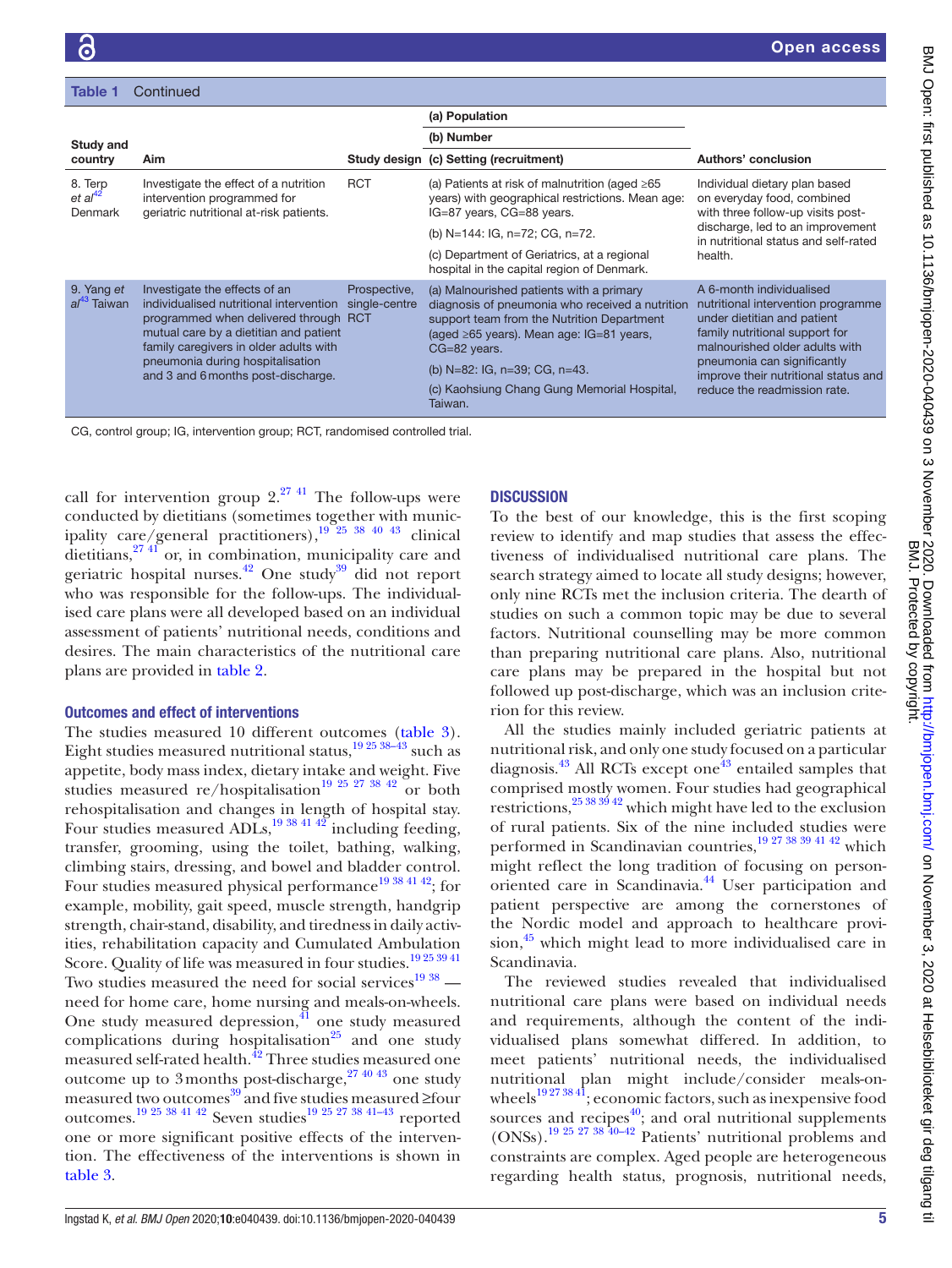<span id="page-5-0"></span>

| Table 2<br>hospital                                     |                                                                              | Description of the individual nutritional care plans in the included studies and the follow-up post-discharge from                                                                                                                                                                                                     |                                                                                                                                                                                                                                                                                                                                                                                                                                                                               |                                   |
|---------------------------------------------------------|------------------------------------------------------------------------------|------------------------------------------------------------------------------------------------------------------------------------------------------------------------------------------------------------------------------------------------------------------------------------------------------------------------|-------------------------------------------------------------------------------------------------------------------------------------------------------------------------------------------------------------------------------------------------------------------------------------------------------------------------------------------------------------------------------------------------------------------------------------------------------------------------------|-----------------------------------|
| Study and<br>country                                    | Design of individual<br>nutritional plan: (a) where,<br>(b) when and (c) who | Individualised nutritional plan: (a) content and<br>(b) based on                                                                                                                                                                                                                                                       | (a) Follow-up, (b) content in follow-up and<br>(c) who                                                                                                                                                                                                                                                                                                                                                                                                                        | Oral<br>nutritional<br>supplement |
| 1. Andersson et (a) Hospital<br>al <sup>39</sup> Norway |                                                                              | (a) Nutritional status, nutrient requirements and<br>nutrient intake.                                                                                                                                                                                                                                                  | (a) One home visit 4 weeks post-discharge.<br>Three telephone calls after 1, 7 and 10 weeks.                                                                                                                                                                                                                                                                                                                                                                                  | No                                |
|                                                         | (b) Before discharge                                                         | (b) Information regarding swallowing function,<br>bowel function, appetite, food preferences and<br>personal habits                                                                                                                                                                                                    | (b) Nutritional counselling, patients' adherence<br>to nutritional plan was assessed. Individual<br>adjustment if needed.                                                                                                                                                                                                                                                                                                                                                     |                                   |
|                                                         | (c) Clinical nutritionist                                                    |                                                                                                                                                                                                                                                                                                                        | (c) Not reported                                                                                                                                                                                                                                                                                                                                                                                                                                                              |                                   |
| 2. Beck et al <sup>18</sup><br>Denmark                  | (a) Home                                                                     | (a) Estimated nutritional requirements, nutritional<br>rehabilitation goals, dietary counselling with<br>attention to nutritional risk factors, timing, size<br>and frequency of meals and meals-on-wheels (if<br>needed).                                                                                             | (a) Four follow-up visits at 1, 3 $(x2)$ and 8 weeks<br>post-discharge.                                                                                                                                                                                                                                                                                                                                                                                                       | Yes                               |
|                                                         | (b) 1 week post-discharge                                                    | (b) Standardised dietary interview                                                                                                                                                                                                                                                                                     | (b) Reviewing nutritional plan, dietary<br>counselling, motivation and education and<br>weight.                                                                                                                                                                                                                                                                                                                                                                               |                                   |
|                                                         | (c) Registered dietitian                                                     |                                                                                                                                                                                                                                                                                                                        | (c) Two follow-up visits by registered dietitians, 3<br>follow-up visits by general practitioners and the<br>last visit together                                                                                                                                                                                                                                                                                                                                              |                                   |
| 3. Beck et al <sup>19</sup><br><b>Denmark</b>           | (a) Home                                                                     | (a) Estimated nutritional requirements and<br>nutritional rehabilitation goals. Specific focus<br>was on optimising the intake of protein and the<br>distribution of protein during the day. Providers<br>of meals-on-wheels were contacted if relevant to<br>change the meals delivered.                              | (a) Two home visits at 3 and 8 weeks post-<br>discharge.                                                                                                                                                                                                                                                                                                                                                                                                                      | <b>Yes</b>                        |
|                                                         | (b) The day of discharge                                                     | (b) Individual nutritional assessment focusing on<br>dietary intake, activity level and weight                                                                                                                                                                                                                         | (b) Reviewing the nutritional care plan, dietary<br>counselling, motivation, education, monitoring<br>participant weight and ensuring that energy and<br>protein requirements were achieved.                                                                                                                                                                                                                                                                                  |                                   |
|                                                         | (c) Dietitian                                                                |                                                                                                                                                                                                                                                                                                                        | (c) Dietitian, the first visit together with the<br>discharge liaison-team.                                                                                                                                                                                                                                                                                                                                                                                                   |                                   |
| 4. Feldblum et<br>al <sup>40</sup> Israel               | (a) Hospital                                                                 | (a) Individual treatment goals, recommendations<br>for nutrient intake and anthropometrical and<br>biochemical goals. The basic approach was to<br>develop a dietary menu based on inexpensive<br>food sources and recipes.                                                                                            | (a) Three home visits 1 week, 1 month and<br>1 month post-discharge.                                                                                                                                                                                                                                                                                                                                                                                                          | Yes                               |
|                                                         | (b) Before discharge                                                         | (b) Nutritional assessment during the first home<br>visit                                                                                                                                                                                                                                                              | (b) Nutritional assessment including dietary<br>intake, nutritional problems, food preferences<br>and appetite status. During the second visit,<br>the dietetic treatment was enforced and<br>corrected as required by the patient and his or<br>her caregivers. Family members or first-contact<br>caregivers were also instructed, as necessary.<br>During the last visit, patients and their caregivers<br>received instructions on how to follow the<br>recommended diet. |                                   |
|                                                         | (c) Dietitian                                                                |                                                                                                                                                                                                                                                                                                                        | (c) Dietitian.                                                                                                                                                                                                                                                                                                                                                                                                                                                                |                                   |
| 5. Pedersen et<br>al <sup>41</sup> Denmark              | (a) Hospital                                                                 | (a) Three daily meals, three between-meal snacks,<br>supplements and instructions for implementing<br>the plan. Individual arrangements with the primary<br>healthcare provider; for example, concerning<br>nutritional support post-discharge, meal service,<br>food delivery and home care to supply daily<br>meals. | (a) Three home visits or counselling over<br>telephone 1, 2 and 4 weeks post-discharge.                                                                                                                                                                                                                                                                                                                                                                                       | <b>Yes</b>                        |
|                                                         | (b) Before discharge                                                         | (b) Nutritional needs identified during hospital<br>stay and tailored to the individual preferences and<br>circumstances                                                                                                                                                                                               | (b) Nutritional counselling, patients' adherence<br>to nutritional plan was assessed, identify<br>inhibiting and restraining elements, motivation<br>and adjusting the nutrition plan if needed.                                                                                                                                                                                                                                                                              |                                   |
|                                                         | (c) Clinical nurse specialist                                                |                                                                                                                                                                                                                                                                                                                        | (c) Clinical dietitian, attended by the patients'<br>daily home care provider.                                                                                                                                                                                                                                                                                                                                                                                                |                                   |

Continued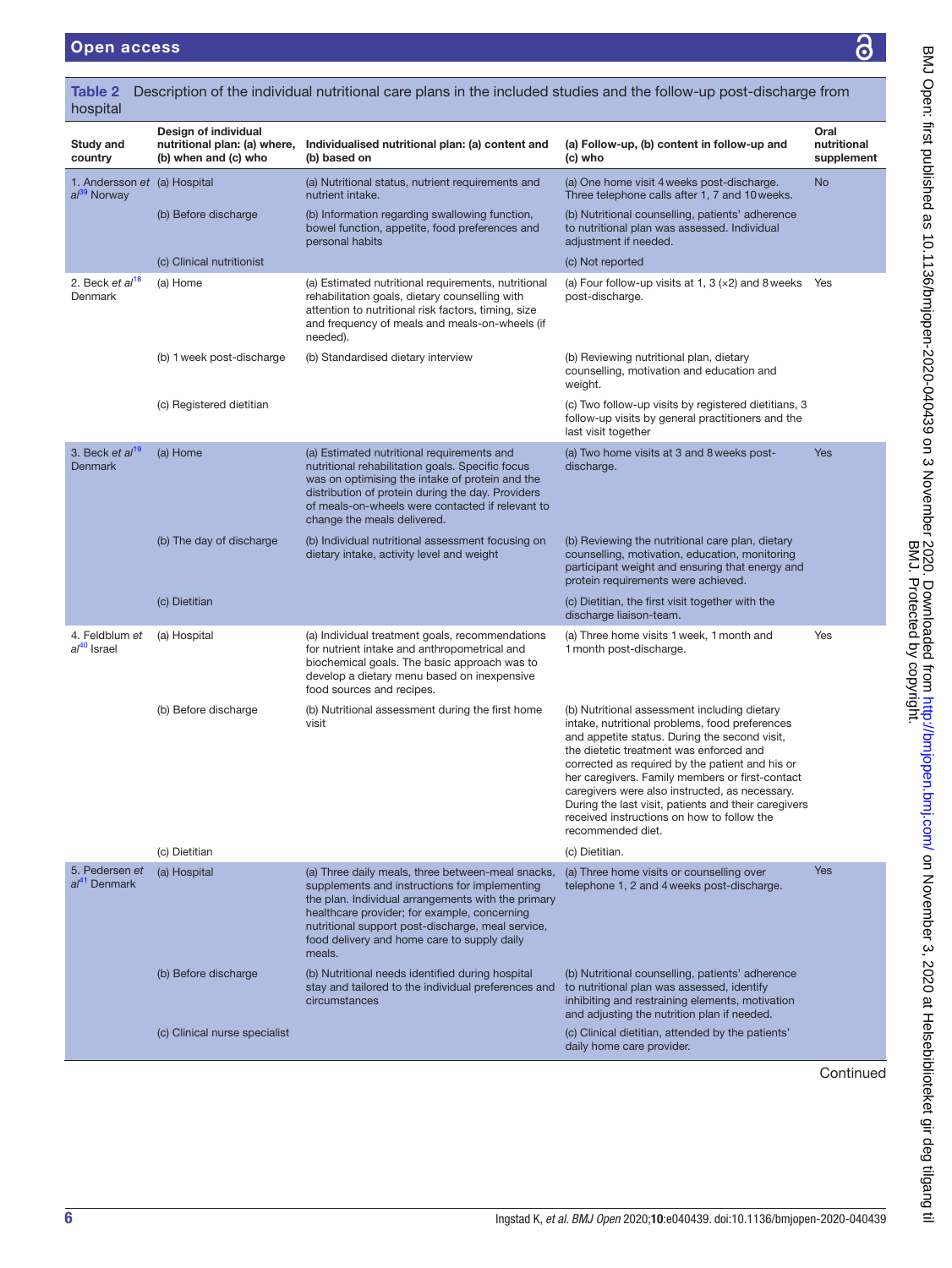|                                              | <b>Table 2</b> Continued                                                     |                                                                                                                                                                                                                                                                                                                        |                                                                                                                                                                                                                                                                                   |                                   |  |  |  |  |
|----------------------------------------------|------------------------------------------------------------------------------|------------------------------------------------------------------------------------------------------------------------------------------------------------------------------------------------------------------------------------------------------------------------------------------------------------------------|-----------------------------------------------------------------------------------------------------------------------------------------------------------------------------------------------------------------------------------------------------------------------------------|-----------------------------------|--|--|--|--|
| Study and<br>country                         | Design of individual<br>nutritional plan: (a) where,<br>(b) when and (c) who | Individualised nutritional plan: (a) content and<br>(b) based on                                                                                                                                                                                                                                                       | (a) Follow-up, (b) content in follow-up and<br>(c) who                                                                                                                                                                                                                            | Oral<br>nutritional<br>supplement |  |  |  |  |
| 6. Pedersen et<br>al <sup>27</sup> Denmark   | (a) Hospital                                                                 | (a) Three daily meals, three between-meal snacks,<br>supplements and instructions for implementing<br>the plan. Individual arrangements with the primary<br>healthcare provider; for example, concerning<br>nutritional support post-discharge, meal service,<br>food delivery and home care to supply daily<br>meals. | (a) Three home visits or counselling over<br>telephone 1, 2 and 4 weeks post-discharge.                                                                                                                                                                                           | Yes                               |  |  |  |  |
|                                              | (b) Before discharge                                                         | (b) Nutritional needs identified during hospital<br>stay and tailored to the individual preferences and<br>circumstances                                                                                                                                                                                               | (b) Nutritional counselling, patients' adherence<br>to nutritional plan was assessed, identify<br>inhibiting and restraining elements, motivation<br>and adjusting the nutrition plan if needed.                                                                                  |                                   |  |  |  |  |
|                                              | (c) Clinical nurse specialist                                                |                                                                                                                                                                                                                                                                                                                        | (c) Clinical dietitian, attended by the patients'<br>daily home care provider.                                                                                                                                                                                                    |                                   |  |  |  |  |
| 7. Sharma et<br>al <sup>25</sup> Australia   | (a) Hospital                                                                 | (a) A combination of strategies based on the<br>individual patients' food preferences; for example,<br>mid-meal snack and food fortification. Intervention<br>where appropriate, aimed to meet 100% of<br>patients' energy and protein requirements for ideal<br>body weight.                                          | (a) Monthly telephone call for 2 months.                                                                                                                                                                                                                                          | <b>Yes</b>                        |  |  |  |  |
|                                              | (b) 24 hours on receiving<br>referral from the research<br>dietitian         | (b) Nutritional assessment                                                                                                                                                                                                                                                                                             | (b) Compliance with the dietetic plan was<br>assessed, dietetic counselling, weight. In case<br>patients were discharged to a nursing home, the<br>dietitian contacted the nursing home manager<br>and forwarded the nutritional care plan to be<br>followed.                     |                                   |  |  |  |  |
|                                              | (c) Ward dietitian                                                           |                                                                                                                                                                                                                                                                                                                        | (c) Research dietitian.                                                                                                                                                                                                                                                           |                                   |  |  |  |  |
| 8. Terp et $al42$<br>Denmark                 | (a) Hospital                                                                 | (a) Advice on nutritional intake, everyday<br>food if relevant combined with oral nutritional<br>supplements.                                                                                                                                                                                                          | (a) Three follow-up visits 1, 4 and 8 weeks post-<br>discharge.                                                                                                                                                                                                                   | Yes                               |  |  |  |  |
|                                              | (b) Before discharge                                                         | (b) Individual requirements and preferences                                                                                                                                                                                                                                                                            | (b) Monitoring the nutritional status, evaluation<br>of the dietary intake and identification and<br>management of problems related to inadequate<br>dietary intake.                                                                                                              |                                   |  |  |  |  |
|                                              | (c) Registered dietitian                                                     |                                                                                                                                                                                                                                                                                                                        | (c) Nursing staff in municipality; the final 3 month<br>follow-up visit, was conducted by the geriatric<br>nurse from the hospital.                                                                                                                                               |                                   |  |  |  |  |
| 9. Yang et al <sup>43</sup><br><b>Taiwan</b> | (a) Hospital                                                                 | (a) Advice according to energy and protein intake<br>requirements.                                                                                                                                                                                                                                                     | (a) Before discharge, a dietitian taught the post-<br>discharge diet and provided dietary advice.<br>Family caregivers participated in the dietary<br>counselling. Post-discharge phone calls were<br>adopted regularly. How often and how many<br>phone calls were not reported. | <b>No</b>                         |  |  |  |  |
|                                              | (b) Before discharge                                                         | (b) Nutritional status and physical activity                                                                                                                                                                                                                                                                           | (b) Tracking the nutritional intake status and<br>prescribing individualised nutritional plans.                                                                                                                                                                                   |                                   |  |  |  |  |
|                                              | (c) Dietitian                                                                |                                                                                                                                                                                                                                                                                                                        | (c) Trained data collectors from clinical staff. The<br>dietitian was in charge of anthropometry and<br>nutritional intake status. The blood parameters<br>were performed by the laboratory department.                                                                           |                                   |  |  |  |  |

physiological resources, preferences, individual goals<sup>29</sup> and economic status. The included studies considered diverse aspects of patients' situations when individualised nutritional care plans were performed. Additionally, the studies entailed different follow-ups. The observed effects of the interventions might be due to the type of follow-ups and/or content of the plans.

As noted, the reviewed studies measured 10 different outcomes. Most studies measured nutritional status<sup>[19 25 38–43](#page-8-18)</sup> and re/hospitalisation.<sup>19 25 27 38 42</sup> A research gap was reflected in the lack of studies measuring cognitive outcomes. This review did not find any unambiguous answer to the research questions regarding whether interventions were effective and in what way they were effective.

Specifically, four studies indicated that the intervention had a significant effect on nutritional status,  $\frac{19384243}{2}$  and four studies demonstrated that the intervention did not.[25 39–41](#page-8-10) One study showed that the intervention had a significant effect on ADLs in one intervention group,<sup>[41](#page-9-9)</sup> and three studies did not.<sup>193842</sup> One study revealed a significant effect on physical performance,<sup>38</sup> and three studies showed no such effect.<sup>19 41 42</sup> One study showed significant effect on readmission, $27$  and four studies showed no such effect.[19 25 38 42](#page-8-18) All four studies that measured mortalit[y19 25 38 42](#page-8-18) reported non-significant results, which may indicate that individual nutritional care plans do not reduce mortality. However, we did not include studies in which the intervention lasted longer than 3months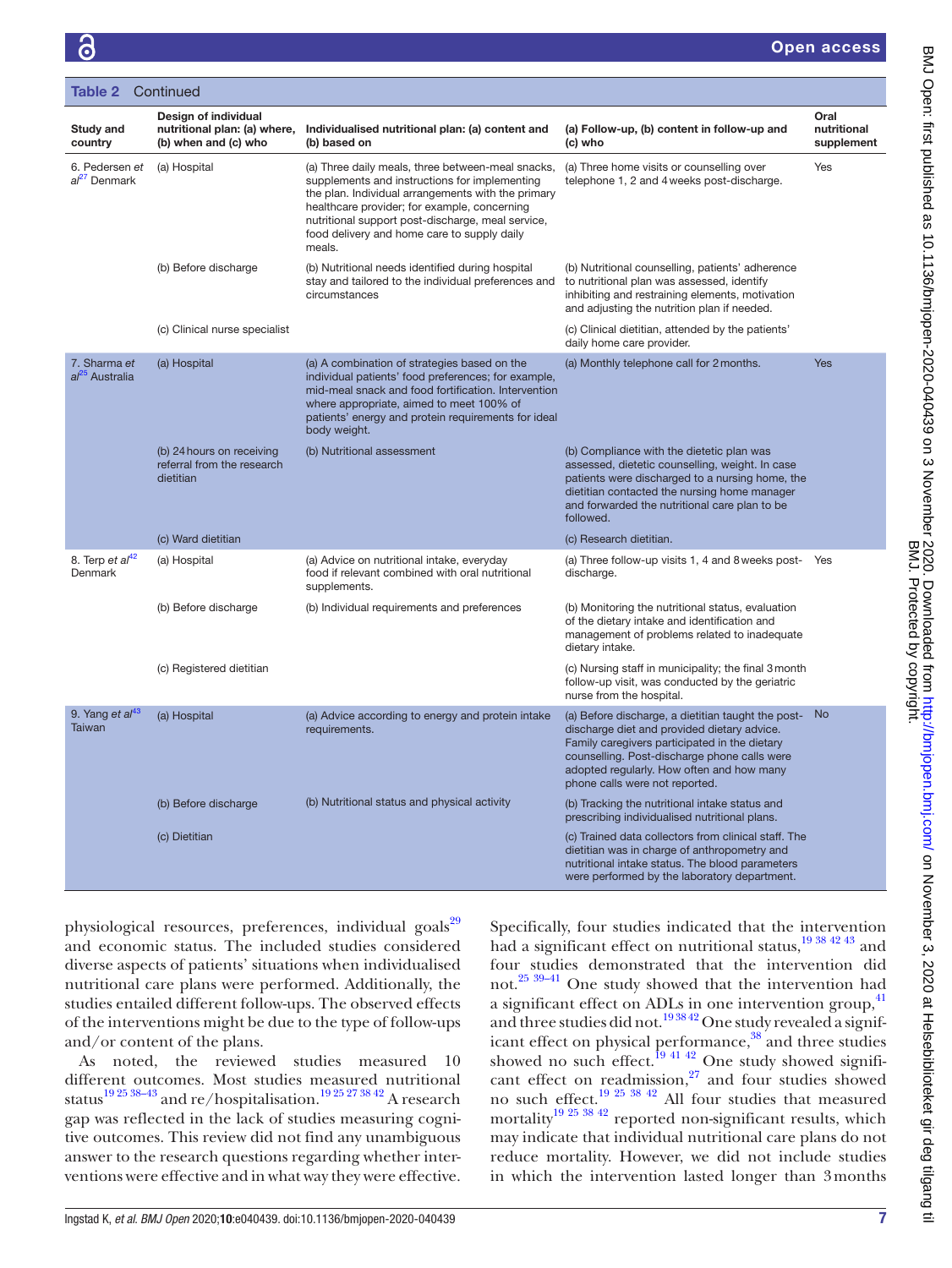<span id="page-7-0"></span>

| Andersson<br>Feldblum<br>Pedersen<br>Pedersen et<br>Sharma et                                                                           |                                 |                                                                   |                                                 |                                 |                                                                  | Yang et            |                                                       |                            |                              |
|-----------------------------------------------------------------------------------------------------------------------------------------|---------------------------------|-------------------------------------------------------------------|-------------------------------------------------|---------------------------------|------------------------------------------------------------------|--------------------|-------------------------------------------------------|----------------------------|------------------------------|
|                                                                                                                                         | $et al^{39}$                    | Beck et al <sup>12</sup>                                          | Beck et al <sup>19</sup>                        | $et al*40$                      | et al <sup>41</sup>                                              | al <sup>27</sup>   | al <sup>25</sup>                                      | Terp et al <sup>42</sup>   | $al^{*43}$                   |
| 1. ADLs                                                                                                                                 |                                 | <b>NS</b>                                                         | <b>NS</b>                                       |                                 | $S$ (IG1) NS<br>(IG2)                                            |                    |                                                       | <b>NS</b>                  |                              |
| 2. Physical<br>performance                                                                                                              |                                 | S (mobility)<br>NS (handgrip<br>strength,<br>chair-stand<br>test) | NS (mobility,<br>hand grip<br>strength)         |                                 | <b>NS</b><br>(handgrip<br>strength,<br>chair-stand<br>test, CAS) |                    |                                                       | NS (handgrip<br>strength)  |                              |
| 3. Nutritional status                                                                                                                   | <b>NS</b><br>(appetite,<br>BMI) | S (energy<br>intake, ONS<br>intake, protein<br>intake, weight)    | S (energy intake,<br>protein intake,<br>weight) | NS (dietary NS (MNA)<br>intake) |                                                                  |                    | NS (BMI,<br>weight)                                   | S (weight)                 | S (BMI,<br>energy<br>intake) |
| 4. QoL                                                                                                                                  | <b>NS</b>                       |                                                                   | <b>NS</b>                                       |                                 | <b>NS</b>                                                        |                    | <b>NS</b>                                             |                            |                              |
| 5. Need of social<br>services                                                                                                           |                                 | <b>NS</b>                                                         | <b>NS</b>                                       |                                 |                                                                  |                    |                                                       |                            |                              |
| 6. Re/<br>hospitalisation                                                                                                               |                                 | <b>NS</b><br>(readmission)                                        | NS (readmission)                                |                                 |                                                                  | S<br>(readmission) | S (length<br>of hospital<br>stay) NS<br>(readmission) | <b>NS</b><br>(readmission) |                              |
| 7. Mortality                                                                                                                            |                                 | <b>NS</b>                                                         | <b>NS</b>                                       |                                 |                                                                  |                    | <b>NS</b>                                             | <b>NS</b>                  |                              |
| 8. Depression<br>measures                                                                                                               |                                 |                                                                   |                                                 |                                 | <b>NS</b>                                                        |                    |                                                       |                            |                              |
| 9. Complications<br>during<br>hospitalisation                                                                                           |                                 |                                                                   |                                                 |                                 |                                                                  |                    | <b>NS</b>                                             |                            |                              |
| 10. Self-rated<br>health                                                                                                                |                                 |                                                                   |                                                 |                                 |                                                                  |                    |                                                       | S                          |                              |
| Need of social services=for example, home care, home nursing, meals-on-wheels.<br>Blank boxes indicate items not measured in the study. |                                 |                                                                   |                                                 |                                 |                                                                  |                    |                                                       |                            |                              |

Blank bo \*Two studies—Feldblum *et al* and Yang *et al*—lasted for 6 months. Only outcomes reported up to 3months post-discharge were included in this scoping review. All significant results were improvements.

ADLs, activities of daily living; BMI, bodymass index; CAS, Cumulated Ambulation Score; IG, intervention group; MNA, Mini Nutritional Assessment; NS, not significant; ONS, oral nutritional supplements; QoL, quality of life; S, significant.

post-discharge; to reduce mortality, interventions may need to last longer than 3months.

In sum, this review yielded ambiguous results concerning four outcomes, which need to be further investigated. The different results, and whether they are significant, may be due to assessment tools, the number of participants or the study design.

We argue that there is a need for a systematic review and, if possible, a meta-analysis on this subject, and one that assesses study quality. We suggest the following potential hypothesis for a future systematic review: individualised nutritional care plans can reduce malnutrition during hospitalisation and up to 6months post-discharge from hospital. The use of ONSs was important for the effect of an individualised plan.

# Limitations

A limitation of this study may be the time limit—up to 3months post-discharge. The lack of an outcome effect may be because the interventions were too short to provide any evidence of improvement. Three months' follow-up time may be insufficient for determining whether an intervention can reduce the risk of readmission or mortality rates.

# **CONCLUSION**

No uniform definition of an individualised nutritional care plan was used in the studies. The individualised care plans were all developed based on an individual assessment of patients' nutritional needs, conditions and desires; although, the content of the individualised plans differed somewhat. In addition, to meet patients' nutritional needs, the individualised nutritional plan might include ONSs; meals-on-wheels and economic factors, such as inexpensive food sources and recipes. Our results suggest that individualised nutritional care plans and follow-up home visits may improve patients' nutritional status. However, only nine papers were included and these measured 10 different outcomes. This does not lend strength to any of the outcomes. This scoping review can inform future research; there remains a need for a systematic review to assess study quality and extend the time to 6months post-discharge.

# Author affiliations

<sup>1</sup> Faculty of Nursing and Health Sciences, Nord University, Levanger, Norway 2 Faculty of Nursing and Health Sciences, Nord University, Bodø, Norway <sup>3</sup>Medical Library, Aalborg University Hospital, Aalborg, Denmark

 $\equiv$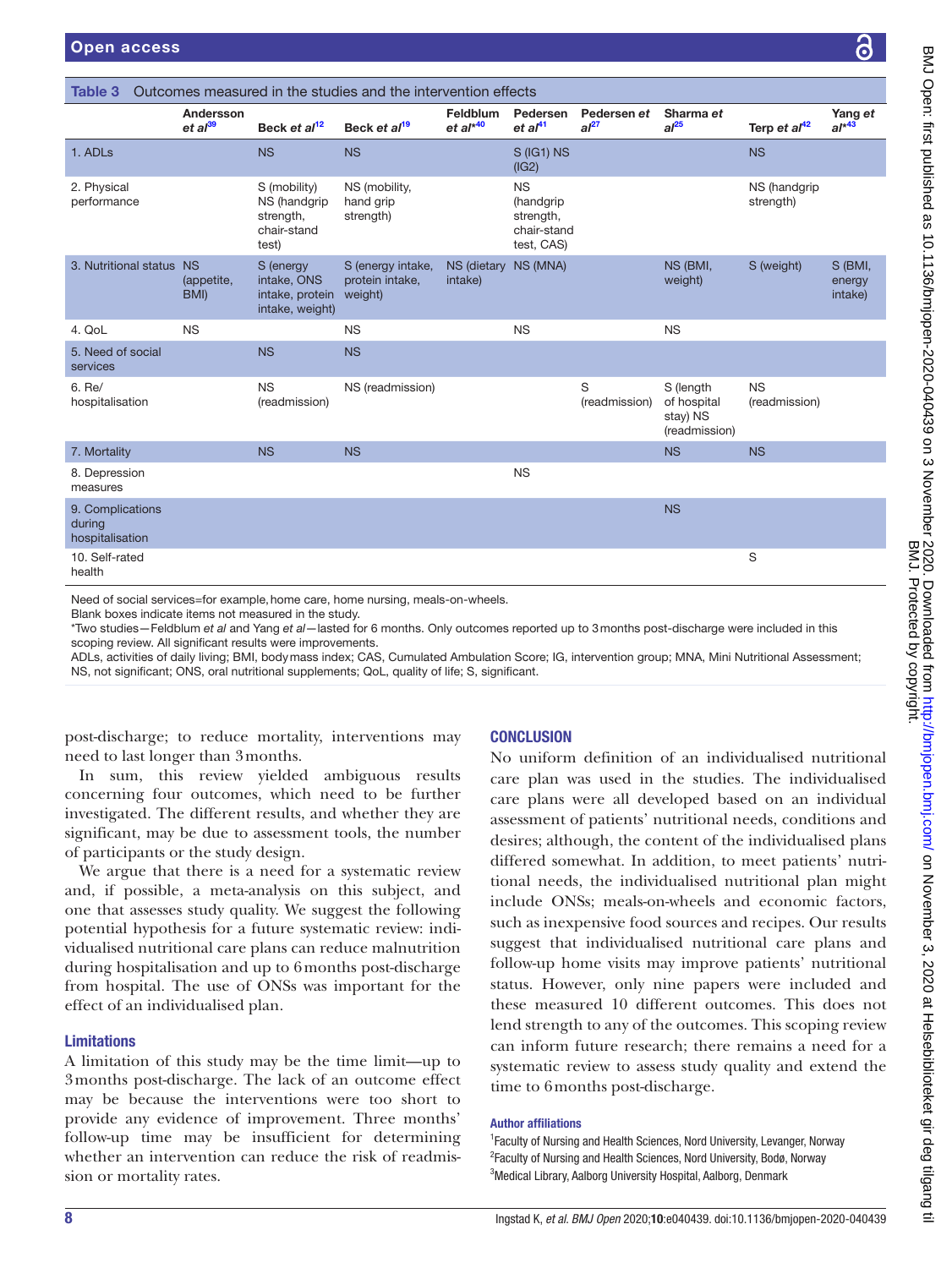4 Danish Centre of Clinical Guidelines and Danish Centre of Systematic Reviews, A Joanna Briggs Institute Centre of Excellence, Aalborg University, Aalborg, Denmark

Contributors KI developed the research questions and methods and contributed substantially to drafting and editing. LU contributed to the methods, and edited and provided feedback throughout the writing process. IGK provided feedback throughout the writing process. CS and PP contributed to the development of the search strategy. PP contributed to developing the research questions and was a major contributor in review analysis. All authors read and approved the final version of this manuscript.

Funding KI, LU and IGK received funding from the Faculty of Nursing and Health Sciences, Nord University. CS and PP received funding from Aalborg University **Hospital** 

Competing interests None declared.

Patient consent for publication Not required.

Provenance and peer review Not commissioned; externally peer reviewed.

Data availability statement Data sharing not applicable as no datasets generated and/or analysed for this study. All data were obtained from publicly available materials.

Supplemental material This content has been supplied by the author(s). It has not been vetted by BMJ Publishing Group Limited (BMJ) and may not have been peer-reviewed. Any opinions or recommendations discussed are solely those of the author(s) and are not endorsed by BMJ. BMJ disclaims all liability and responsibility arising from any reliance placed on the content. Where the content includes any translated material, BMJ does not warrant the accuracy and reliability of the translations (including but not limited to local regulations, clinical guidelines, terminology, drug names and drug dosages), and is not responsible for any error and/or omissions arising from translation and adaptation or otherwise.

Open access This is an open access article distributed in accordance with the Creative Commons Attribution Non Commercial (CC BY-NC 4.0) license, which permits others to distribute, remix, adapt, build upon this work non-commercially, and license their derivative works on different terms, provided the original work is properly cited, appropriate credit is given, any changes made indicated, and the use is non-commercial. See: [http://creativecommons.org/licenses/by-nc/4.0/.](http://creativecommons.org/licenses/by-nc/4.0/)

#### ORCID iD

Kari Ingstad <http://orcid.org/0000-0003-4608-2294>

#### <span id="page-8-0"></span>REFERENCES

- 1 Abd Aziz NAS, Teng NIMF, Abdul Hamid MR, *et al*. Assessing the nutritional status of hospitalized elderly. *[Clin Interv Aging](http://dx.doi.org/10.2147/CIA.S140859)* 2017;12:1615–25.
- 2 Elia M, Russell CA, Stratton RJ. Malnutrition in the UK: policies to address the problem. *[Proc Nutr Soc](http://dx.doi.org/10.1017/S0029665110001746)* 2010;69:470–6.
- 3 Meijers JMM, Schols JMGA, van Bokhorst-de van der Schueren MAE, *et al*. Malnutrition prevalence in the Netherlands: results of the annual Dutch national prevalence measurement of care problems. *[Br](http://dx.doi.org/10.1017/S0007114508998317)  [J Nutr](http://dx.doi.org/10.1017/S0007114508998317)* 2009;101:417–23.
- 4 Rasheed S, Woods RT. Predictive validity of 'malnutrition universal screening tool' ('MUST') and short form mini nutritional assessment (MNA-SF) in terms of survival and length of hospital stay. *[Espen J](http://dx.doi.org/10.1016/j.clnme.2013.01.001)* 2013;8:e44–50.
- <span id="page-8-1"></span>5 Allard JP, Keller H, Teterina A, *et al*. Factors associated with nutritional decline in hospitalised medical and surgical patients admitted for 7 D or more: a prospective cohort study. *[Br J Nutr](http://dx.doi.org/10.1017/S0007114515003244)* 2015;114:1612–22.
- <span id="page-8-2"></span>6 Allard JP, Keller H, Jeejeebhoy KN, *et al*. Malnutrition at hospital admission—contributors and effect on length of stay: a prospective cohort study from the Canadian malnutrition task force. *[JPEN J](http://dx.doi.org/10.1177/0148607114567902)  [Parenter Enteral Nutr](http://dx.doi.org/10.1177/0148607114567902)* 2016;40:487–97.
- 7 Kondrup J, Sorensen JM. The magnitude of the problem of malnutrition in Europe. In: *The economic, medical/scientific and regulatory aspects of clinical nutrition practice: What impacts what?* Berlin: Karger Publishers, 2009.
- 8 Badgwell B, Stanley J, Chang GJ, *et al*. Comprehensive geriatric assessment of risk factors associated with adverse outcomes and resource utilization in cancer patients undergoing abdominal surgery. *[J Surg Oncol](http://dx.doi.org/10.1002/jso.23369)* 2013;108:182–6.
- 9 Bell JJ, Pulle RC, Crouch AM, *et al*. Impact of malnutrition on 12-month mortality following acute hip fracture. *[ANZ J Surg](http://dx.doi.org/10.1111/ans.13429)* 2016;86:157–61.
- 10 Caccialanza R, Klersy C, Cereda E, *et al*. Nutritional parameters associated with prolonged hospital stay among ambulatory adult patients. *[CMAJ](http://dx.doi.org/10.1503/cmaj.091977)* 2010;182:1843–9.
- 11 Marshall S, Bauer J, Isenring E. The consequences of malnutrition following discharge from rehabilitation to the community: a systematic review of current evidence in older adults. *[J Hum Nutr](http://dx.doi.org/10.1111/jhn.12167)  [Diet](http://dx.doi.org/10.1111/jhn.12167)* 2014;27:133–41.
- <span id="page-8-20"></span>12 Stratton RJ, King CL, Stroud MA, *et al*. 'Malnutrition universal screening tool' predicts mortality and length of hospital stay in acutely ill elderly. *[Br J Nutr](http://dx.doi.org/10.1079/BJN20051622)* 2006;95:325–30.
- <span id="page-8-3"></span>13 Hestevik CH, Molin M, Debesay J, *et al*. Healthcare professionals' experiences of providing individualized nutritional care for Older People in hospital and home care: *a qualitative study*. *[BMC Geriatr](http://dx.doi.org/10.1186/s12877-019-1339-0)*  $2019.19.1 - 9$
- <span id="page-8-4"></span>14 Håkonsen SJ, Pedersen PU, Bjerrum M, *et al*. Nursing minimum data sets for documenting nutritional care for adults in primary healthcare: a scoping review. *[JBI Database Sys Rev Implement Rep](http://dx.doi.org/10.11124/JBISRIR-2017-003386)* 2018;16:117–39.
- <span id="page-8-5"></span>15 Otsuki I, Himuro N, Tatsumi H, *et al*. Individualized nutritional treatment for acute stroke patients with malnutrition risk improves functional independence measurement: a randomized controlled trial. *[Geriatr Gerontol Int](http://dx.doi.org/10.1111/ggi.13854)* 2020;20:176–82.
- <span id="page-8-6"></span>16 Organisation for Economic Co-operation and Development. *Health at a glance 2017: OECD indicators*. Paris: OECD Publishing, 2017.
- 17 Organisation for Economic Co-operation and Development. Length of hospital stay (indicator), 2019. Available: [https://data.oecd.org/](https://data.oecd.org/healthcare/length-of-hospital-stay.htm) [healthcare/length-of-hospital-stay.htm](https://data.oecd.org/healthcare/length-of-hospital-stay.htm) [Accessed 1 Aug 2019].
- <span id="page-8-7"></span>18 Beck AM, Holst M, Rasmussen HH. Oral nutritional support of older (65 years+) medical and surgical patients after discharge from Hospital: systematic review and meta-analysis of randomized controlled trials. *[Clin Rehabil](http://dx.doi.org/10.1177/0269215512445396)* 2013;27:19–27.
- <span id="page-8-18"></span>19 Beck A, Andersen UT, Leedo E, *et al*. Does adding a dietician to the liaison team after discharge of geriatric patients improve nutritional outcome: a randomised controlled trial. *[Clin Rehabil](http://dx.doi.org/10.1177/0269215514564700)* 2015;29:1117–28.
- 20 Pedersen JL, Pedersen PU, Damsgaard EM. Nutritional follow-up after discharge of malnourished geriatric patients—design of a randomized clinical study. *J Nutr Health Aging* 2015;4:92–101.
- 21 Allen J, Hutchinson AM, Brown R, *et al*. User experience and care integration in transitional care for older people from hospital to home: a meta-synthesis. *[Qual Health Res](http://dx.doi.org/10.1177/1049732316658267)* 2017;27:24–36.
- <span id="page-8-12"></span>22 Munk T, Tolstrup U, Beck AM, *et al*. Individualised dietary counselling for nutritionally at-risk older patients following discharge from acute hospital to home: a systematic review and meta-analysis. *[J Hum](http://dx.doi.org/10.1111/jhn.12307)  [Nutr Diet](http://dx.doi.org/10.1111/jhn.12307)* 2016;29:196–208.
- <span id="page-8-8"></span>23 Prvu Bettger J, Alexander KP, Dolor RJ, *et al*. Transitional care after hospitalization for acute stroke or myocardial infarction: a systematic review. *[Ann Intern Med](http://dx.doi.org/10.7326/0003-4819-157-6-201209180-00004)* 2012;157:407–16.
- <span id="page-8-9"></span>24 Keller H, Payette H, Laporte M, *et al*. Patient‐reported dietetic care post hospital for free-living patients: a Canadian malnutrition task force study. *[J Hum Nutr Diet](http://dx.doi.org/10.1111/jhn.12484)* 2018;31:33–40.
- <span id="page-8-10"></span>25 Sharma Y, Thompson CH, Kaambwa B, *et al*. Investigation of the benefits of early malnutrition screening with telehealth follow up in elderly acute medical admissions. *[QJM](http://dx.doi.org/10.1093/qjmed/hcx095)* 2017;110:639–47.
- <span id="page-8-11"></span>26 Ha L, Hauge T, Spenning AB, *et al*. Individual, nutritional support prevents undernutrition, increases muscle strength and improves QOL among elderly at nutritional risk hospitalized for acute stroke: a randomized, controlled trial. *[Clin Nutr](http://dx.doi.org/10.1016/j.clnu.2010.01.011)* 2010;29:567–73.
- <span id="page-8-19"></span>27 Lindegaard Pedersen J, Pedersen PU, Damsgaard EM. Nutritional follow-up after discharge prevents readmission to hospital - a randomized clinical trial. *[J Nutr Health Aging](http://dx.doi.org/10.1007/s12603-016-0745-7)* 2017;21:75–82.
- <span id="page-8-13"></span>28 Dorner B, Friedrich EK. Position of the Academy of nutrition and dietetics: individualized nutrition approaches for older adults: longterm care, post-acute care, and other settings. *[J Acad Nutr Diet](http://dx.doi.org/10.1016/j.jand.2018.01.022)* 2018;118:724–35.
- <span id="page-8-14"></span>29 Volkert D, Beck AM, Cederholm T, *et al*. ESPEN guideline on clinical nutrition and hydration in geriatrics. *[Clin Nutr](http://dx.doi.org/10.1016/j.clnu.2018.05.024)* 2019;38:10–47.
- <span id="page-8-15"></span>30 New South Wales Nutrition Care. Policy directive. New South Wales government health, 2017. Available: [https://intranet.nnswlhd.health.](https://intranet.nnswlhd.health.nsw.gov.au/docs/PD2017_041-nutrition-care-v-002.pdf) [nsw.gov.au/docs/PD2017\\_041-nutrition-care-v-002.pdf](https://intranet.nnswlhd.health.nsw.gov.au/docs/PD2017_041-nutrition-care-v-002.pdf) [Accessed 2 Aug 2019].
- <span id="page-8-16"></span>31 Munn Z, Peters MDJ, Stern C, *et al*. Systematic review or scoping review? guidance for authors when choosing between a systematic or scoping review approach. *[BMC Med Res Methodol](http://dx.doi.org/10.1186/s12874-018-0611-x)* 2018;18:143.
- 32 Peters MD, Godfrey CM, McInerney P, *et al*. *The Joanna Briggs Institute reviewers' manual 2015: methodology for JBI scoping reviews*. Adelaide: JBI, 2015.
- <span id="page-8-17"></span>33 Ingstad K, Uhrenfeldt L, Kymre IG, *et al*. Scoping review protocol: effectiveness of individualised nutritional care plans to reduce malnutrition during hospitalisation and up to 3 months after discharge. *[BMJ Open](http://dx.doi.org/10.1136/bmjopen-2019-032615)* 2019;9:e032615.

 $\equiv$ 

BMJ. Protected by copyright. BMJ Open: first published as 10.1136/bmjopen-2020-040439 on 3 November 2020. Downloaded trom http://bmjopen.bmj/.com/ on November 3, 2020 at Helsebiblioteket gir deg tilgang til